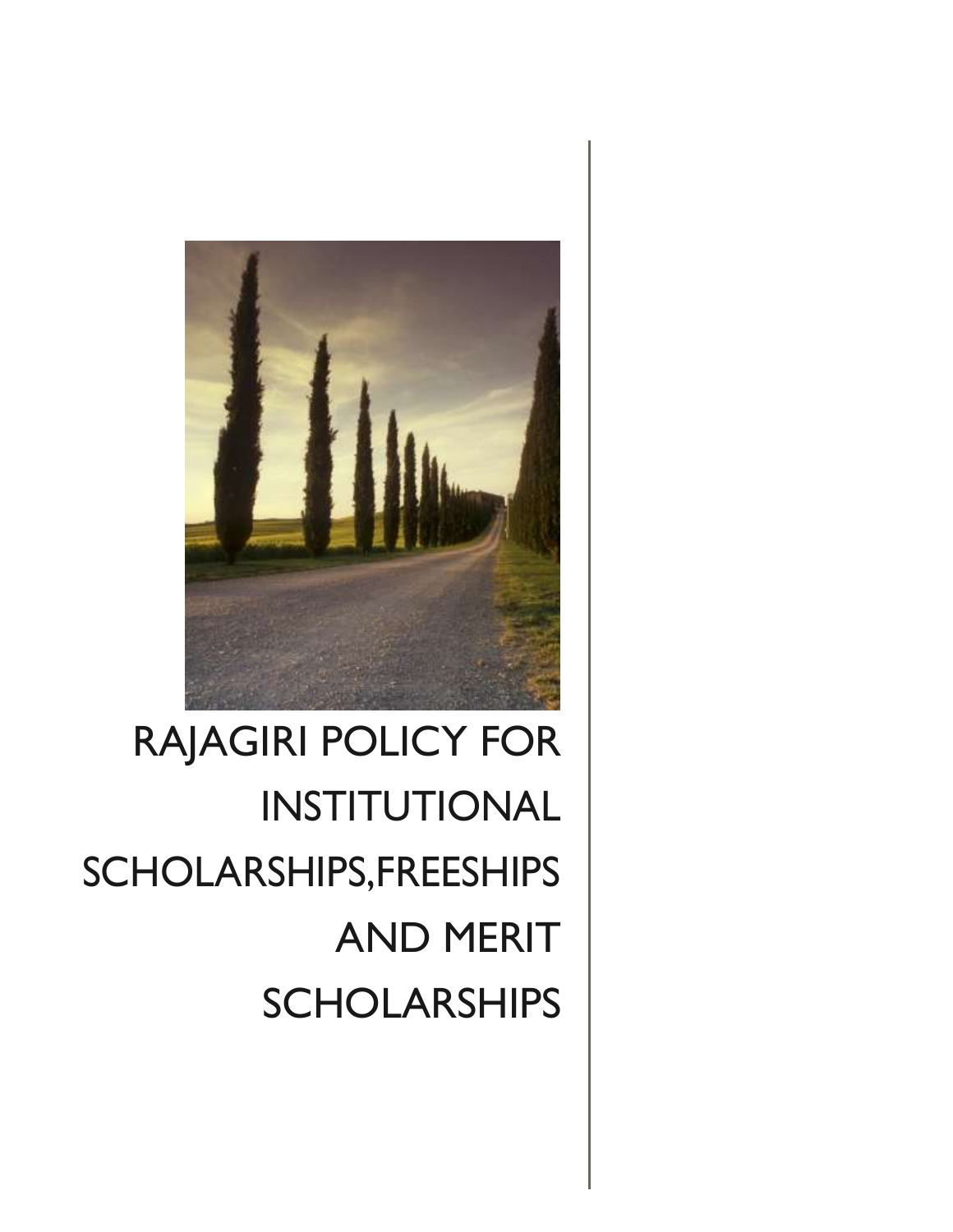## **RAJAGIRI COLLEGE OF SOCIAL SCIENCES(AUTONOMOUS), KALAMASSERY STUDENT SCHOLARSHIPS, FREESHIPS AND MERIT SCHOLARSHIPS PROVIDED BY COLLEGE**

1) The college is providing fee concession/ fee waiver for needy students of all courses. A standard procedure is followed for the same.

- The students who are intending to avail this facility have to submit their application in a prescribed format to the head of the department. The applications can be collected from the college Library.
- The head of the department based on the applicant's academic performance and the economic background scrutinize the application and the same is discussed in the department faculty council.
- The recommendation of the faculty council is forwarded to the Principal by the Head of the department.
- The principal presents the same in the Management council meeting and the final approval and rejection of the same happens.
- Usual submission of the application happens in February / March before the academic year begins in the case of already enrolled students and June/ July for First year students
- Management council consists of the Principal, Executive Director, Asst Director, and Course Coordinator

2) The college is also providing Merit Scholarships for the academically excellent students from all the batches and courses. Exam Department will provide the data of the students and the students are awarded the cash prizes from each batch

3) College also provide the academic scholarships for those students who excel in UGC NET exams as well as other competitive exams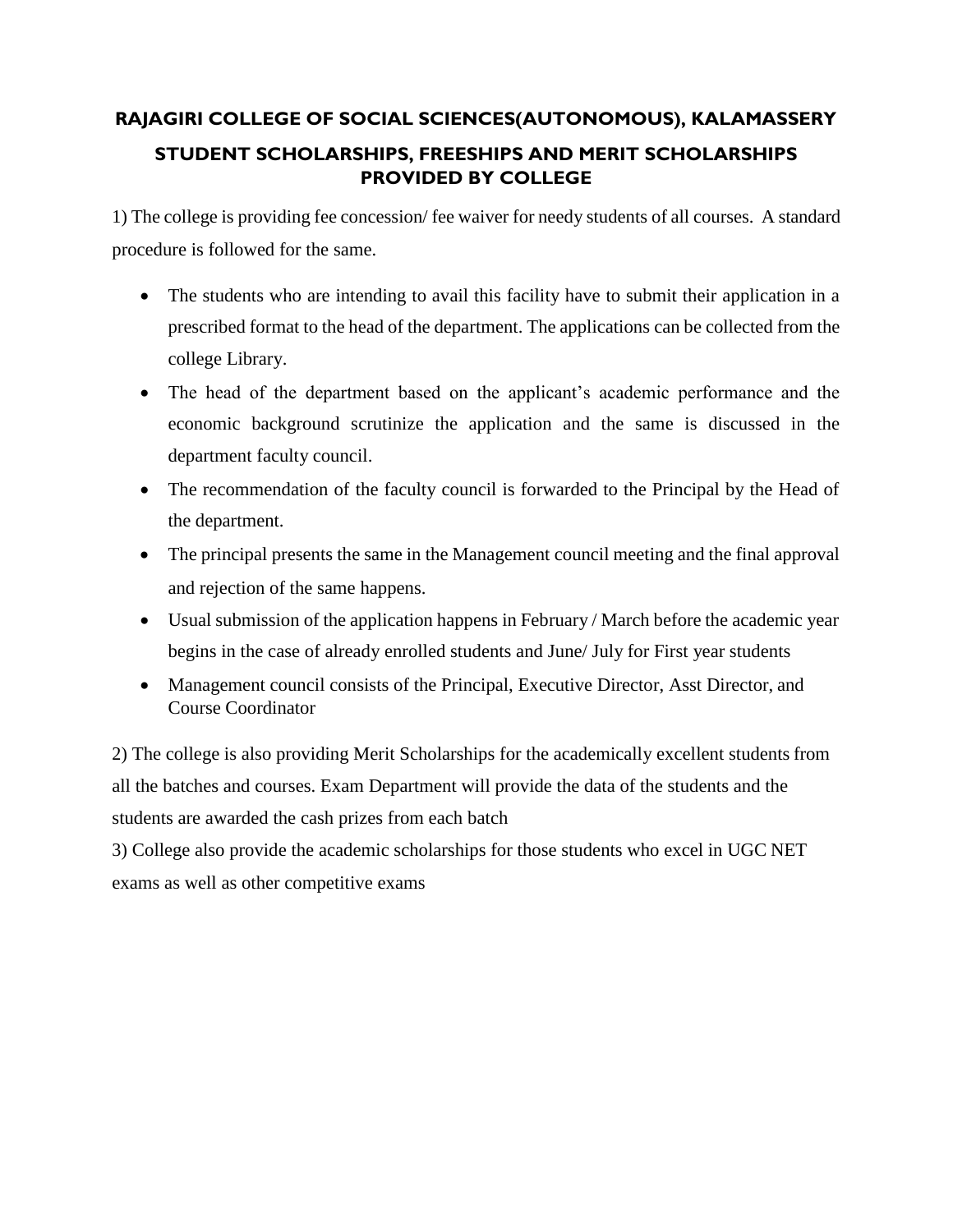#### **RAJAGIRI POLICY TO NURTURE ACADEMIC EXCELLENCE-MERIT SCHOLARSHIPS**

#### **1.1 Introduction**

The Rajagiri management has decided to introduce a reward system for students showing a high level of Merit during their academic program at Rajagiri. This reward system is in addition to the awards conferred during Samavartanam every year. It is aimed at bringing in an academic rigor among students and keep them focused on their academic track.

This policy document details the various Merit Scholarships that will be bestowed upon the students during their academic program and the framework to implement and disburse the Scholarship.

There will be two types of rewards for the students:

- 1. Rajagiri Merit Scholarship
- 2. Rajagiri Honor list
- **1. Rajagiri Merit Scholarships:** this consists of the Scholarships that will be given to students who are overall semester toppers of their batch and subject toppers in their class. The batch toppers of every class at senior and junior level during an academic year will be given a cash incentive and a certificate. The students who have achieved the highest score for each subject at senior and junior level in their respective semesters will be presented with a certificate and a cash incentive. The last semester of every course will be excluded from these Scholarships.

#### **2. Rajagiri Honor List**

Rajagiri Honor List is the list of top performers who have very high potential. A list of students who fall in the top 15% of the actual strength of the class rounded off to the next integer at the time of declaration of results, on the basis of their academic performance (based on CGPA or rank) will be eligible for inclusion in Rajagiri Honor List. The honor list will be in effect from academic year 2018-19 onwards. The estimated number of students in Rajagiri Honor List - Top 15% - MBA – 18, MHRM- 6%

The list is created every semester for a program.

- a. The students will receive a certificate and a medal of honor.
- b. The Medal of Honor will consist of a bronze pin, a silver pin and a gold pin. Every student will be given a bronze pin for getting in to the honor list. The students who are in the list for two consecutive terms will get a silver pin and those who are in the list for three consecutive terms will win a gold pin.
- c. At the time of graduation, the students who are in the top 15 % would get an honor certificate.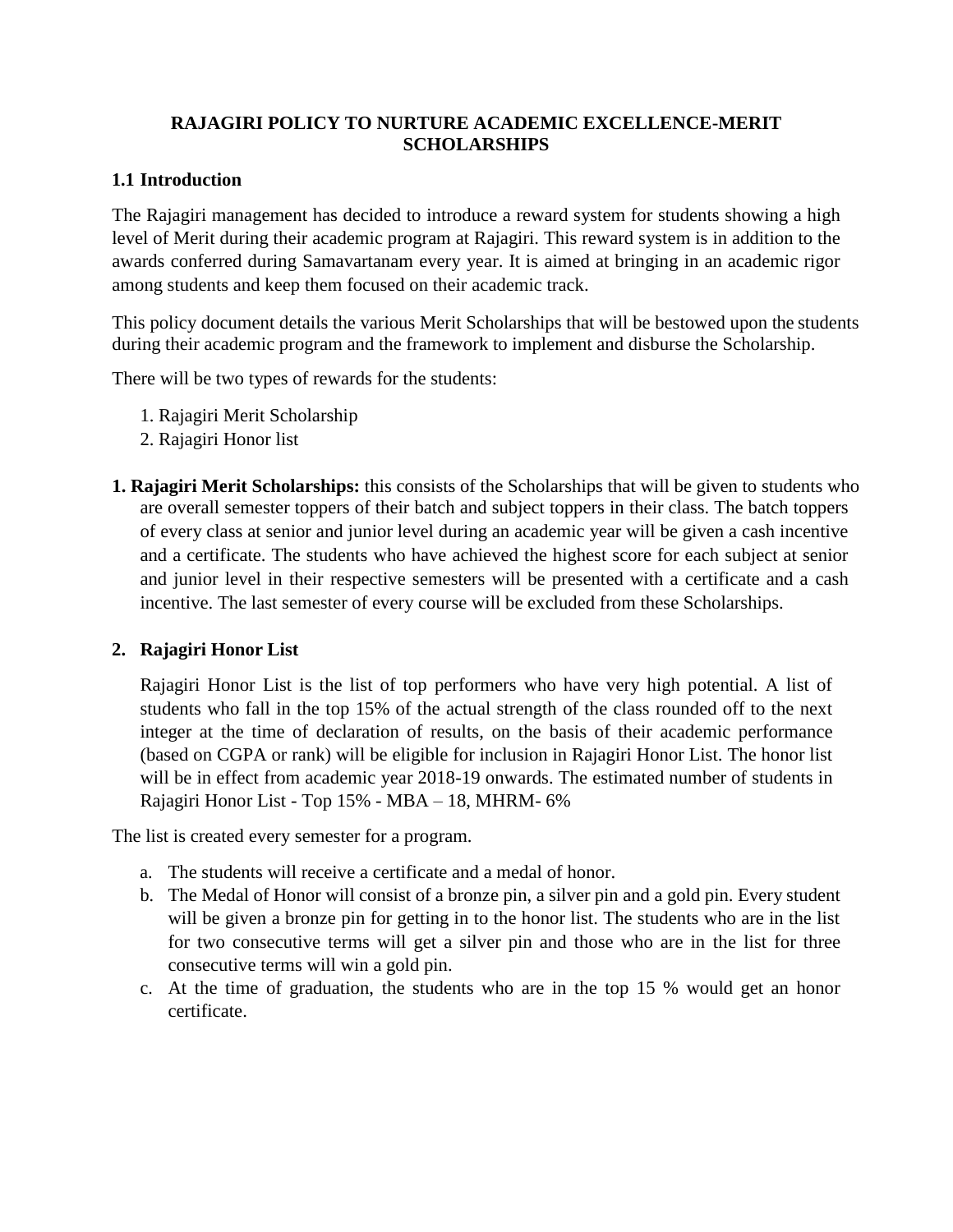### **THE BENEFITS OF RAJAGIRI HONOR LIST IS AS FOLLOWS**

a. Recognition in terms of Certificate

b. Members of Rajagiri Honor List would get specialized training programs by the likes of Shiv Khera etc.

c. Coaching by Industry Mentors

d. During the placements, Rajagiri Honor List members get priority like a direct interview. Placement Department can drive special campaign to get higher CTC to the members of Rajagiri Honor List.

e. Internship in Marque companies.

The performance of Rajagiri Honor List would be monitored by a Team whose task is to make sure that these students gain better placement thereby increasing the overall CTC performance of RCBS.

The special benefits would drive more students to increase their performance and also motivate the high performers to be consistent with their performance.

#### **1.2 Process**

- 1. The list of students who are batch toppers, subject toppers and form the top 15% of the class must be released by the Controller of Exams after the revaluation results are published for the respective semester to the staff secretary.
- 2. The Scholarships will be applicable only for the batches and courses running during the respective academic year.
- 3. The cash Prize for graduate programs will be 50% of that which is given at the Postgraduate level.
- 4. While determining the list of students to be included for Merit Scholarships and Rajagiri Honor list, the decision of the Controller of Examinations will be final.
- 5. All core and elective subjects at senior and junior level will be included for the Scholarship.
- 6. The highest mark will be calculated based on the final mark obtained in the subject (including the CIA and ESE marks).
- 7. In case of a tie, the student with the higher ESE mark will be selected for the Scholarship. If the ESE mark also happens to be the same, the prize money will be shared among all the students with equal marks.
- 8. The details of the cash awards is given in the table

| <b>Reward Semester toppers from each batch</b>       | Reward the subject toppers with a cash |
|------------------------------------------------------|----------------------------------------|
| with Rs. 2000                                        | prize of Rs. 1000/-                    |
| <b>MBA</b> – 3 semesters, 2 batches = $6*2000$ = Rs. | $MBA - 32*1000 = Rs. 32,000/$          |
| $12000/-$                                            | $MHRM - 24*1000 = Rs. 24,000/$         |
| <b>MHRM</b> $-3$ semesters $=$ Rs. 6000/-            | Total $-56,000$ /-                     |
| Total – Rs. $18,000/$ -                              |                                        |
|                                                      |                                        |